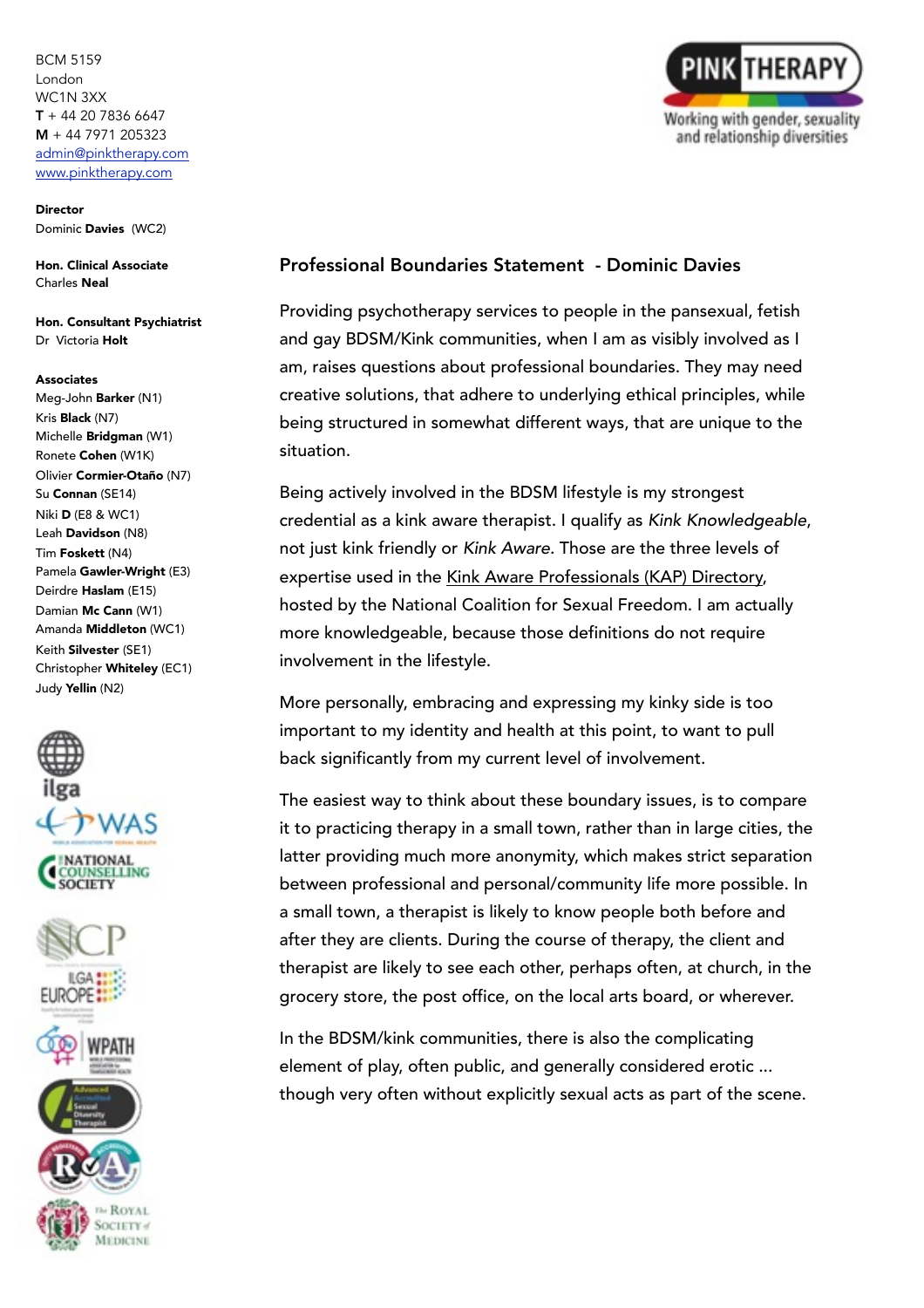> The following are preliminary guidelines, that may get altered as experience dictates. If that happens, it will almost always mean that they become stricter, not more relaxed.

## Confidentiality:

This is likely to be the major concern of potential clients. It is also a central element in professional codes of ethical behaviour, as well as statutory requirements. It is a value I personally feel strongly about.

• All of the usual safeguards for confidentiality and secure record keeping will be strictly adhered to.

• Every client will receive, as required, a statement about their rights to confidentiality, as well as identifying the few exceptions that may be mandated by law.

• What is said in therapy, or other professional interactions, will not be shared with anyone else, without a signed release of information, or in the rare instances mandated by law and/or court order.

• It almost goes without saying that I will not out anyone's kinky interests or activities. That is generally expected and adhered to in the community as a whole, in any case.

• If we meet in public, I will take my cue from how you acknowledge me, and/or what we have talked about and agreed upon. Otherwise, I may make eye contact, smile or nod, but not go beyond that. There are all kinds of ways that we might have become casually acquainted, other than our actual professional relationship. However, if you identify me to others as your therapist, it will be hard for me to deny it. Of course, I still will not talk about what we are working on.

#### Friends and Acquaintances:

There are prohibitions against dual relationships. Generally this refers to romantic relationships, sexual activity, and being good friends outside of the therapy relationship. It might also extend to some business relationships. And it includes family members, or significant others of either friends or clients.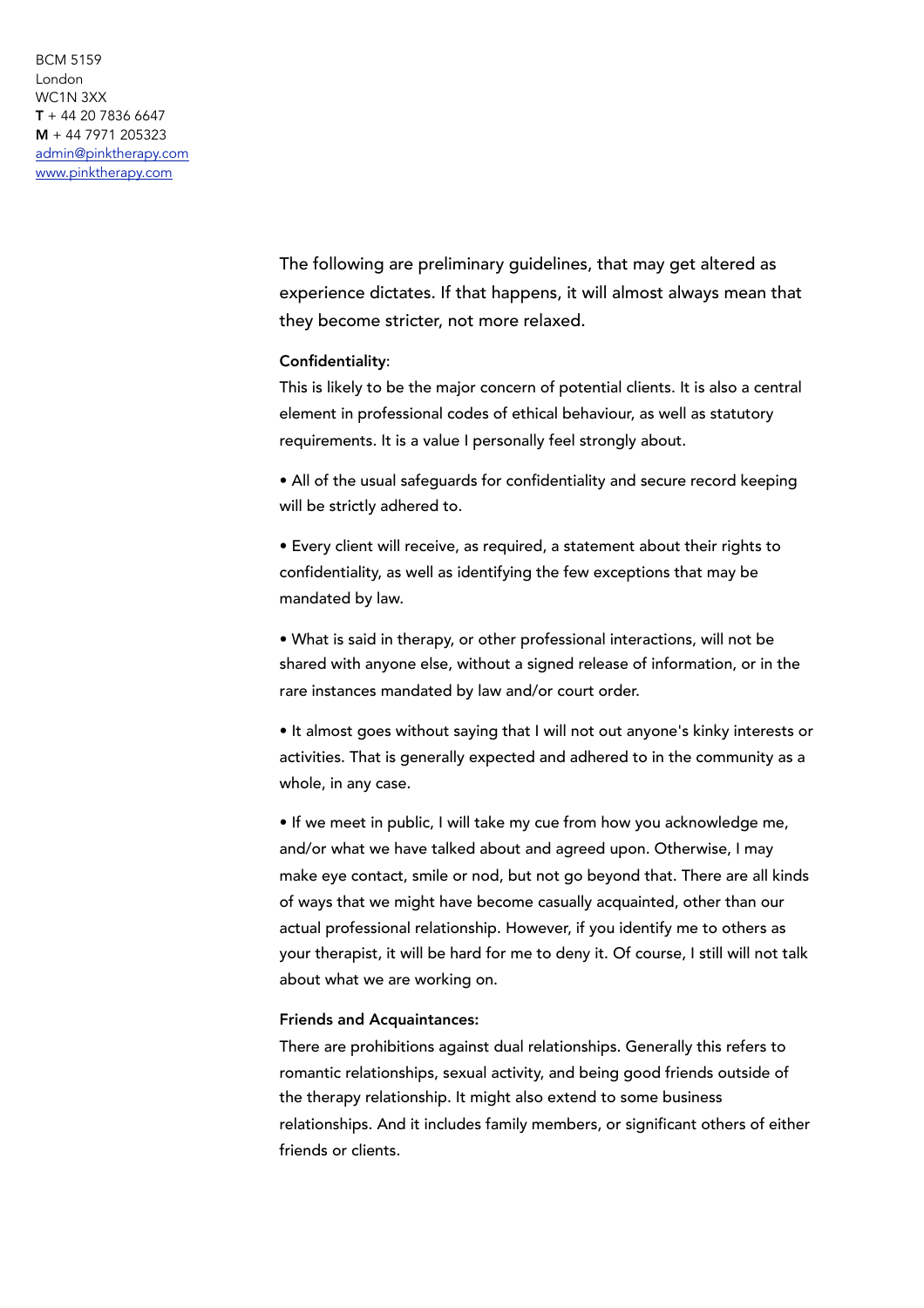> • If we already know each other well, and if either of us considers the other a good friend, I will not take you on as a paying client. In many cases, schedule permitting, I will be glad to talk about some of the same issues, as friends, over coffee.

> • If we are merely acquaintances, including *FetLife*/*Recon* friends, but do not know each other well, it may be appropriate to work together as therapist and client. We will discuss the implications of any prior interaction and knowledge of each other, as well as how it may limit our friendship in the future.

> • In between good friends and casual acquaintances, there is quite a bit of grey area. We would take even more time to discuss prior interaction, and how the transition to a defined professional relationship may or may not work. This is the kind of situation that small town practitioners likely have to deal with. In a city, some therapists may choose never to take on a client they have known previously.

• If we have been play partners on an ongoing basis, I will treat that as a good friendship, and I won't see you formally as a client. If we played only once, very casually and briefly, and at least a year ago, we can talk about what it did and did not mean to each of us, and whether it will adversely affect developing a proper therapy relationship. If we engaged in a public play scene in a club, it will be less problematic than if we'd had a lengthy scene in private, which would be interpreted as a more sexual and/or a more cathartic, power exchange experience. In that case, if a professional relationship would be appropriate at all, I will probably wait at least two years, rather than one, before considering it, and I am more likely to refer you to a colleague.

## Public Play:

• In general, nowadays, I rarely play in public. If we have previously witnessed each other in scenes at parties and other public events, particularly if they involved nudity, sex, extreme pain, humiliation or